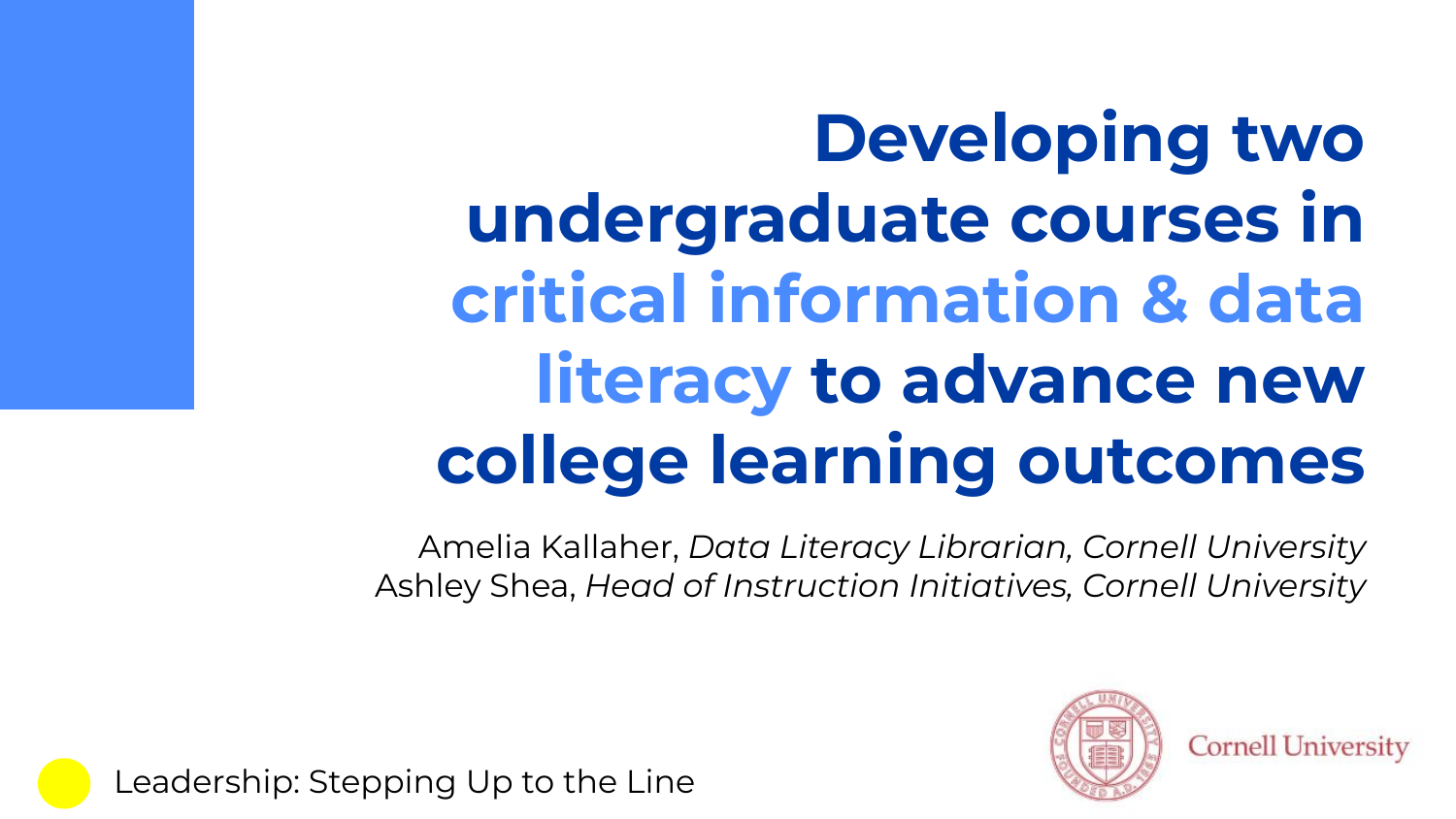### **At your current institution, do you teach a credit-bearing information literacy class?**

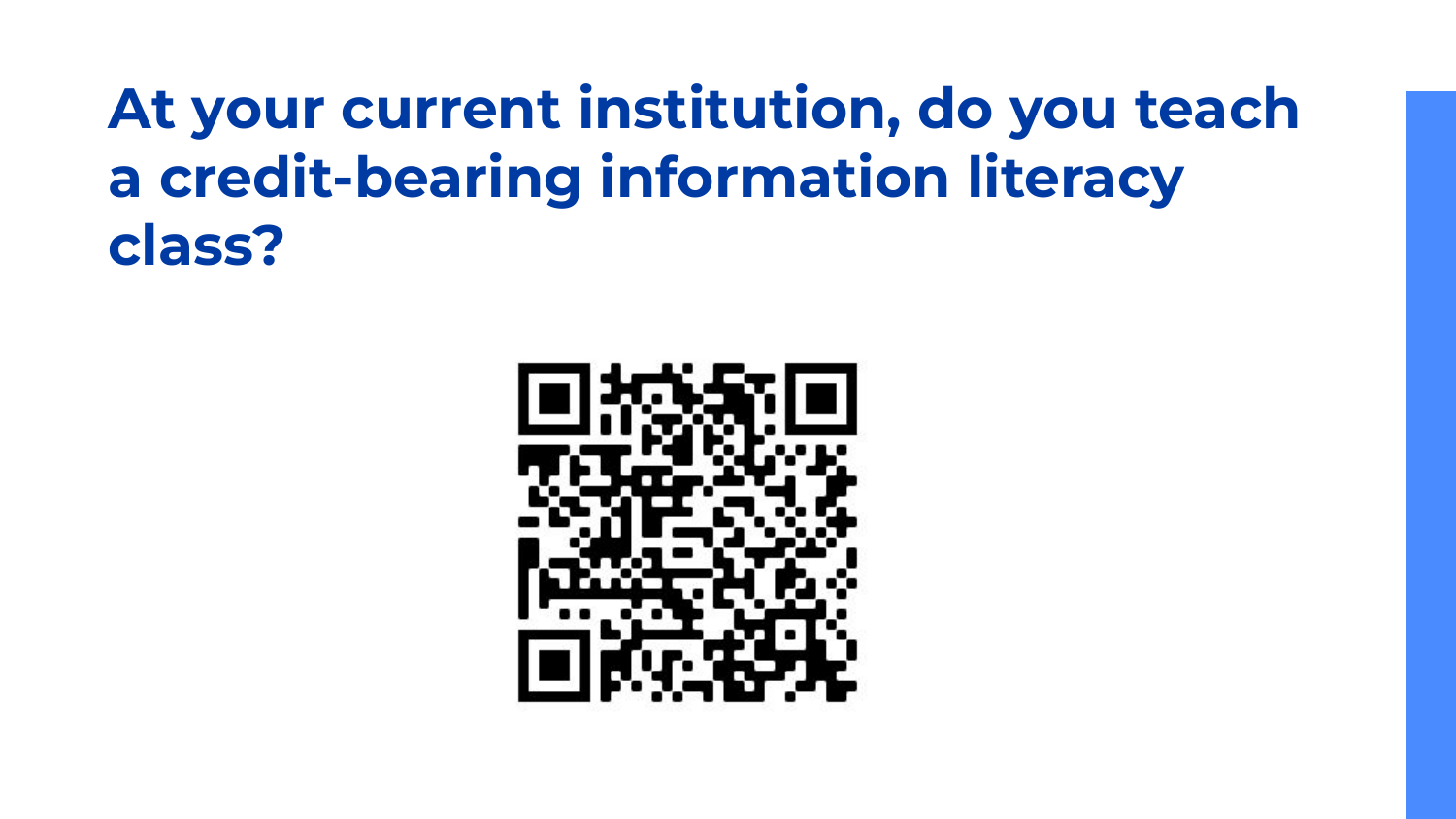**Our focus has shifted what we teach, and how we teach, but most crucially: how we align with the objectives of the colleges that we serve.**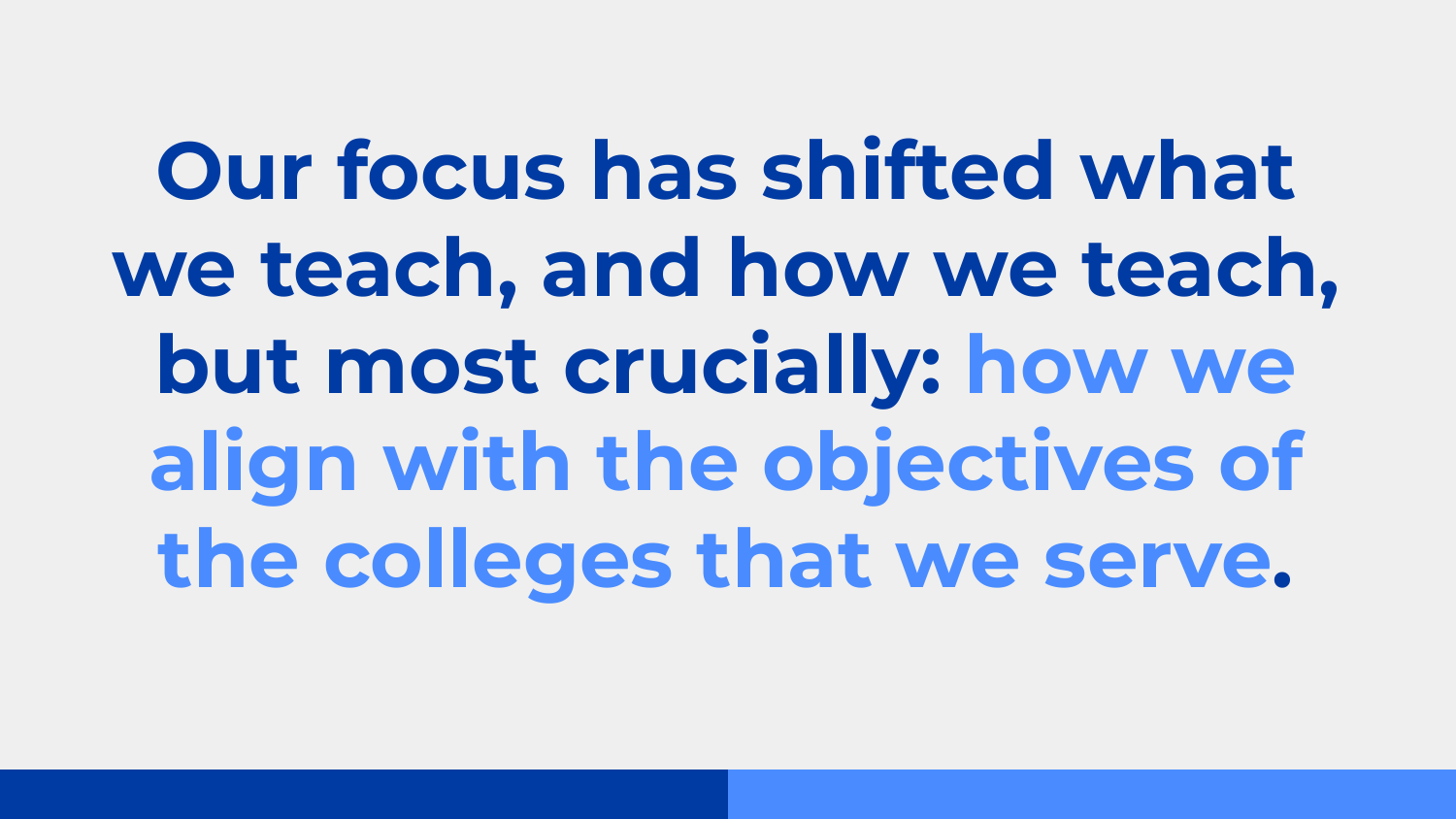**Critical information literacy asks librarians to work with their patrons and communities to co-investigate the political, social, and economic dimensions of information, including its creation, access, and use.** 

**This approach to information literacy seeks to involve learners in better understanding systems of oppression while also identifying opportunities to take action upon them.** 

> *Barbara Fister, "Practicing Freedom in the Digital Library: Reinventing Libraries" (2013)*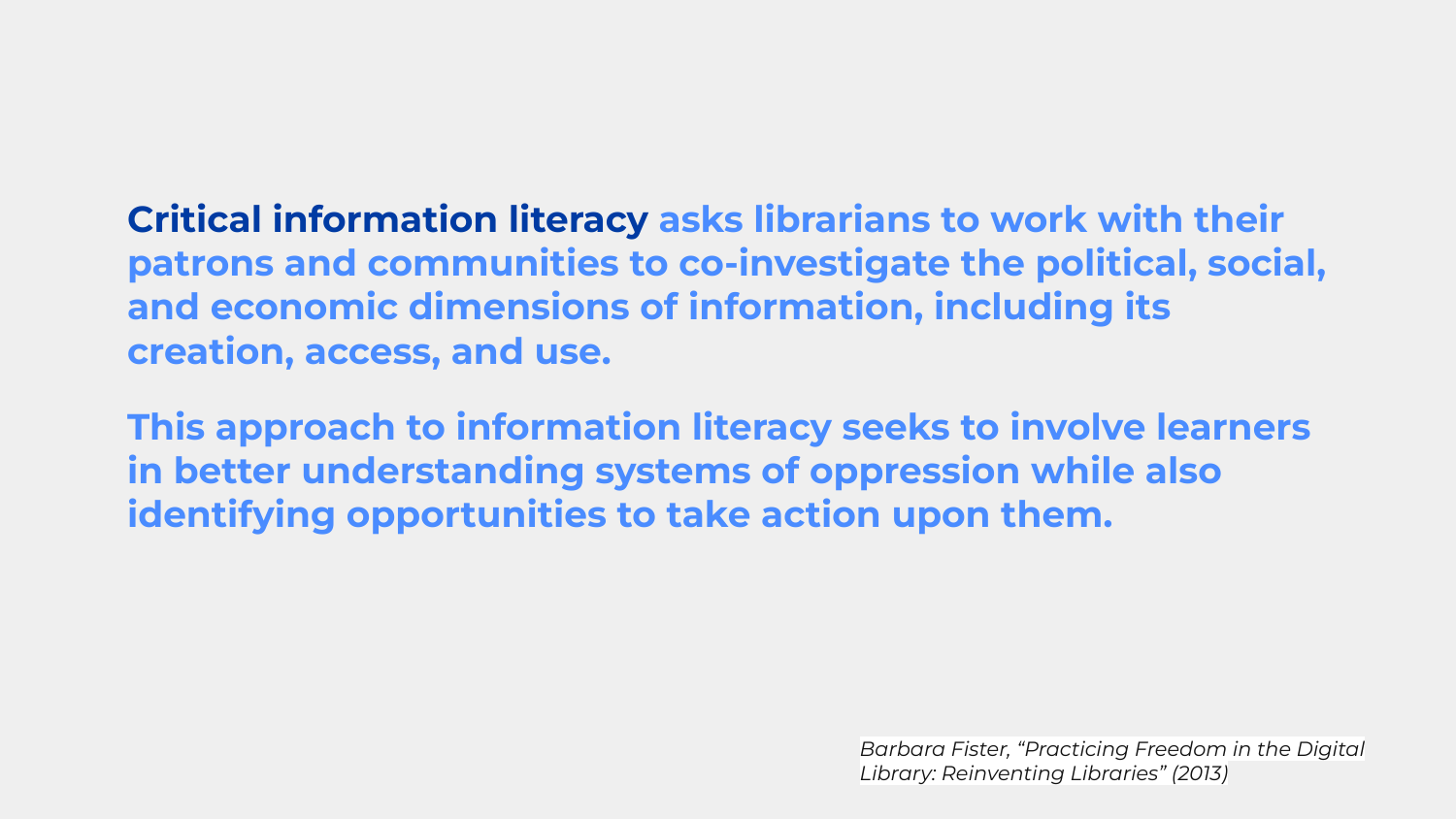# **Some background on our instruction model Our Library**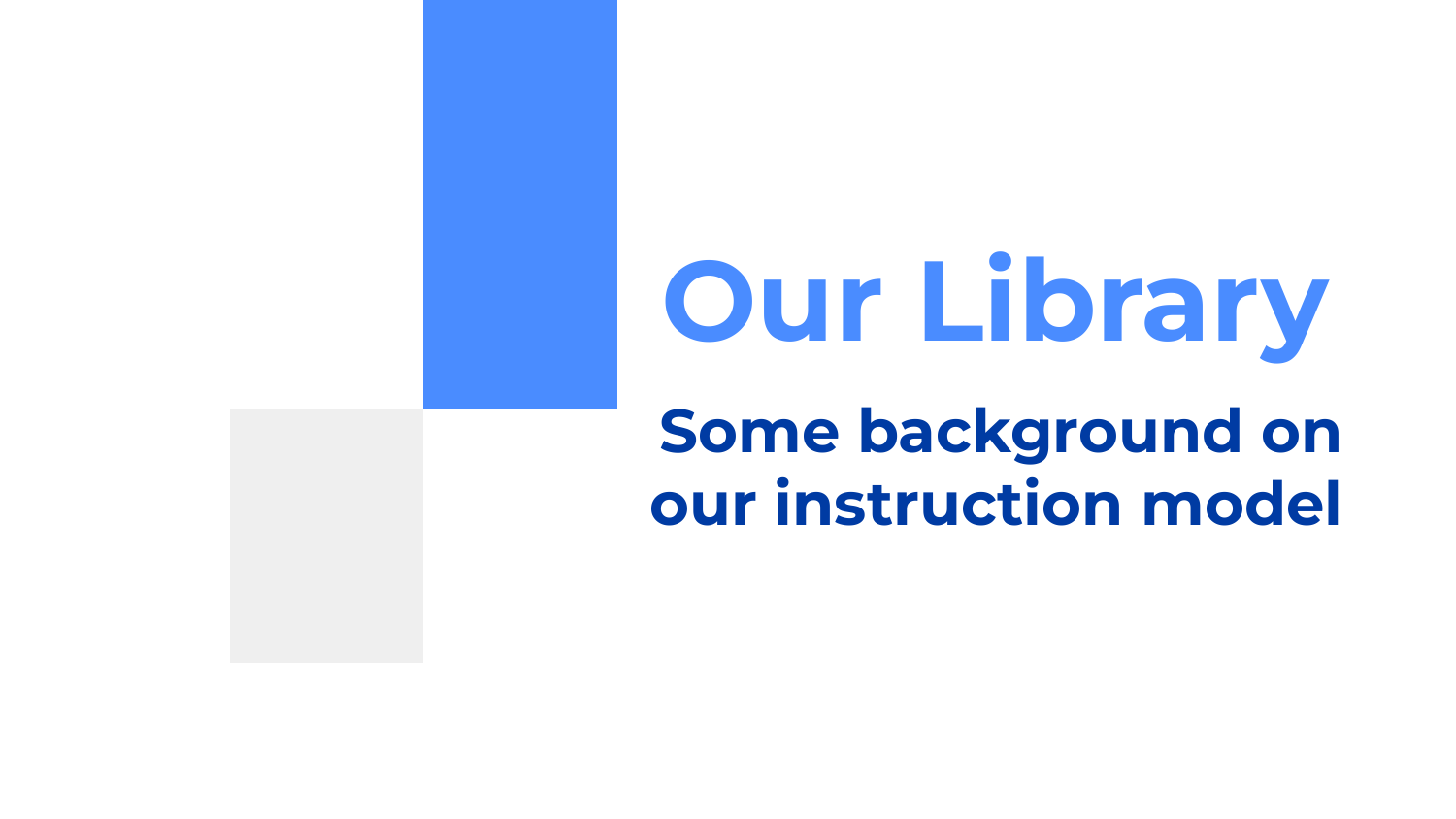## **The Albert R. Mann Library**



- Mann Library first opened its doors in 1952
- An agriculture and life science library
- A New York State land-grant library
- Serving two colleges:
	- College of Agriculture and Life Sciences (CALS)
	- College of Human Ecology (CHE)
- One of two "big" libraries on Cornell's campus
	- There are 16 physical and virtual libraries on the main campus
- 31 staff (including faculty librarians)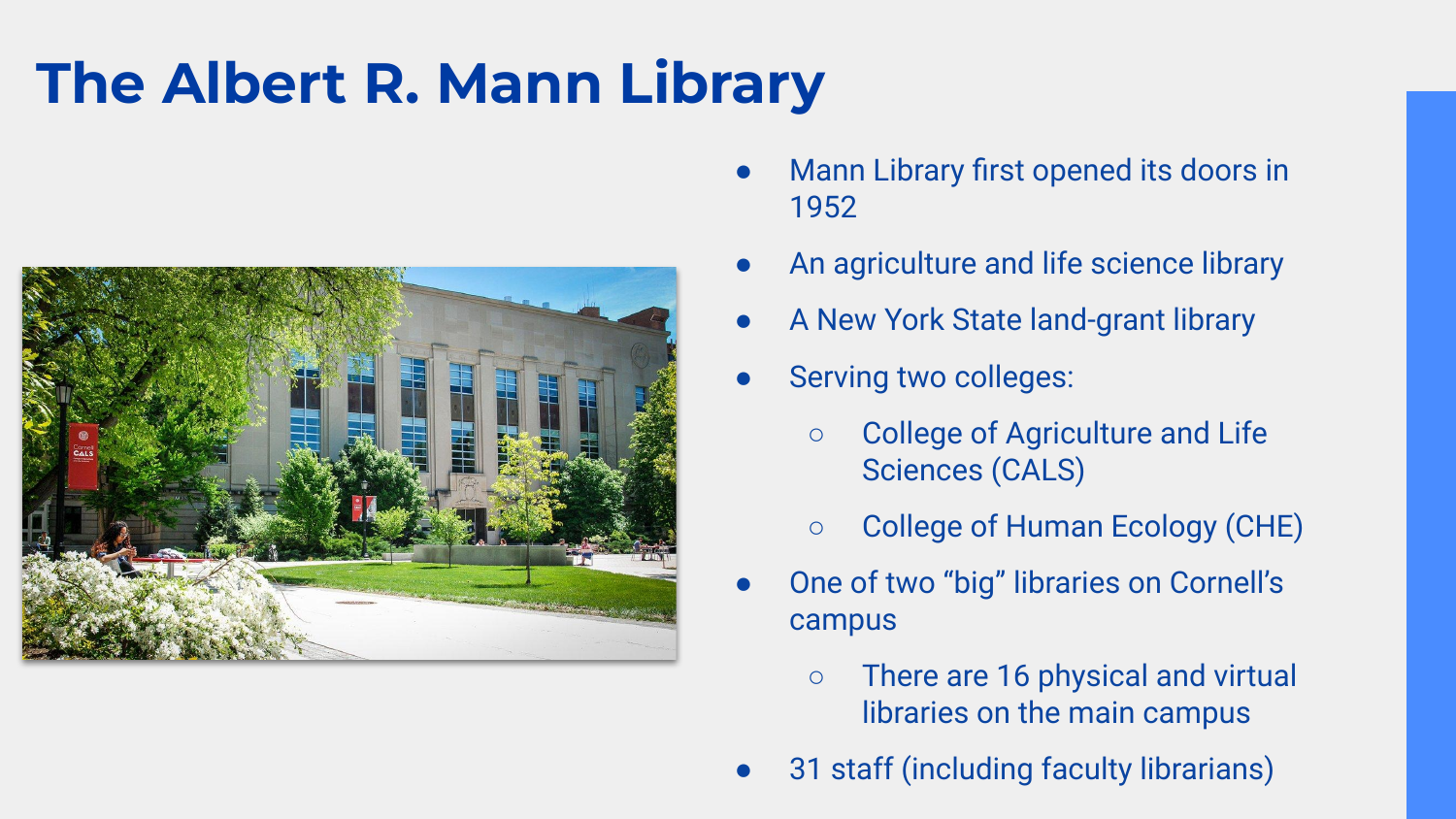#### **Features of a Team-based Service Model**

- Instruction Team made up of 5 librarians plus 2 public services assistants
- Roughly 80 instruction requests per semester distributed among this team
- Team members don't have collection development responsibilities or liaison/outreach expectations.
- Team members have time for professional development focused on pedagogy, assessment, learning technologies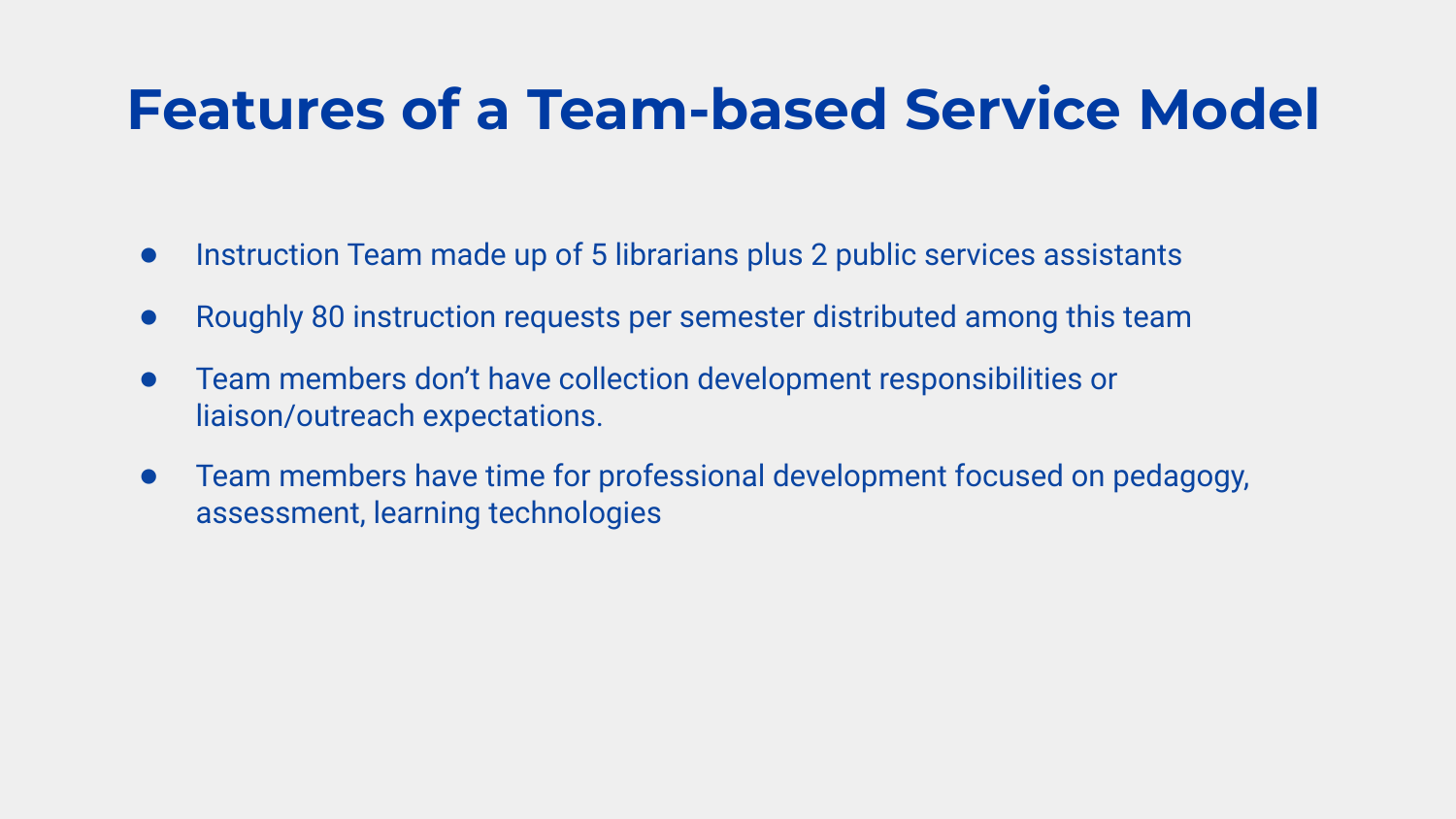

#### **Programmatic Learning Outcomes**

- 1. **Describe** the strengths, limitations and biases of different information types and be able to select those most suitable for their question or need.
- 2. **Explain** how economic, cultural, and political factors influence the production and preservation of information, and marginalize the perspectives, histories, and research of certain communities.
- 3. **Identify** system components used in the discovery of information and utilize this knowledge to find content most relevant to their needs.
- 4. **Articulate** how the automation and embedded biases of algorithms lead to personalization, sorting and discrimination.
- 5. **Apply** the definitions of credibility and contextual authority when evaluating content, sources, claims, or evidence and utilize techniques like lateral reading and upstream searching to verify accuracy and trustworthiness.
- 6. **Articulate** how data and knowledge evolves with each review, analysis or manipulation and be able to draw appropriate conclusions based on the strengths and limitations of each iteration.
- 7. **Understand** the ethical obligation and appropriate mechanisms for including attributions when creating new forms of scholarship.

<https://mann.library.cornell.edu/instruction-program>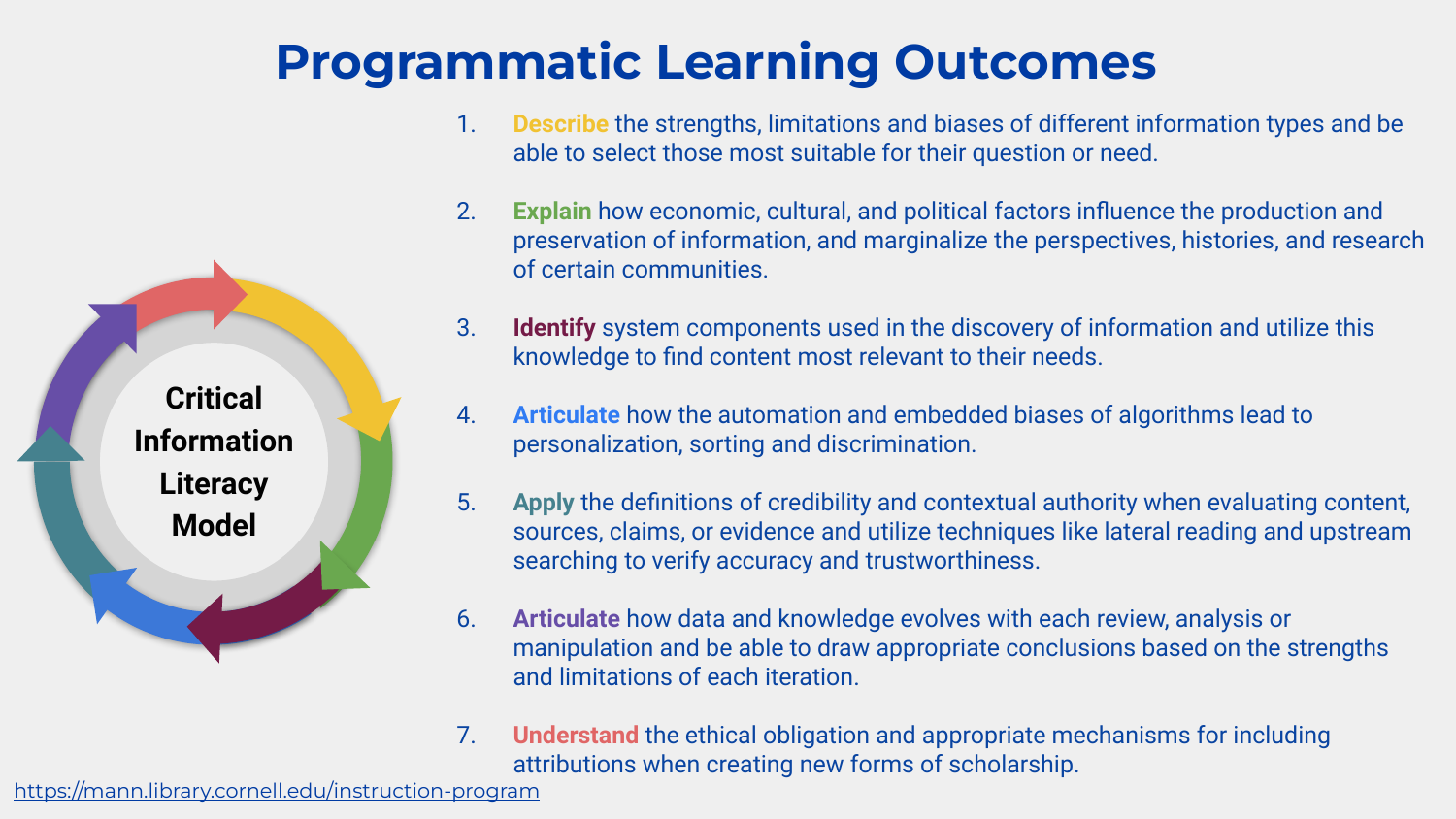# **Our Why**

### **What led us to change to a new instruction model**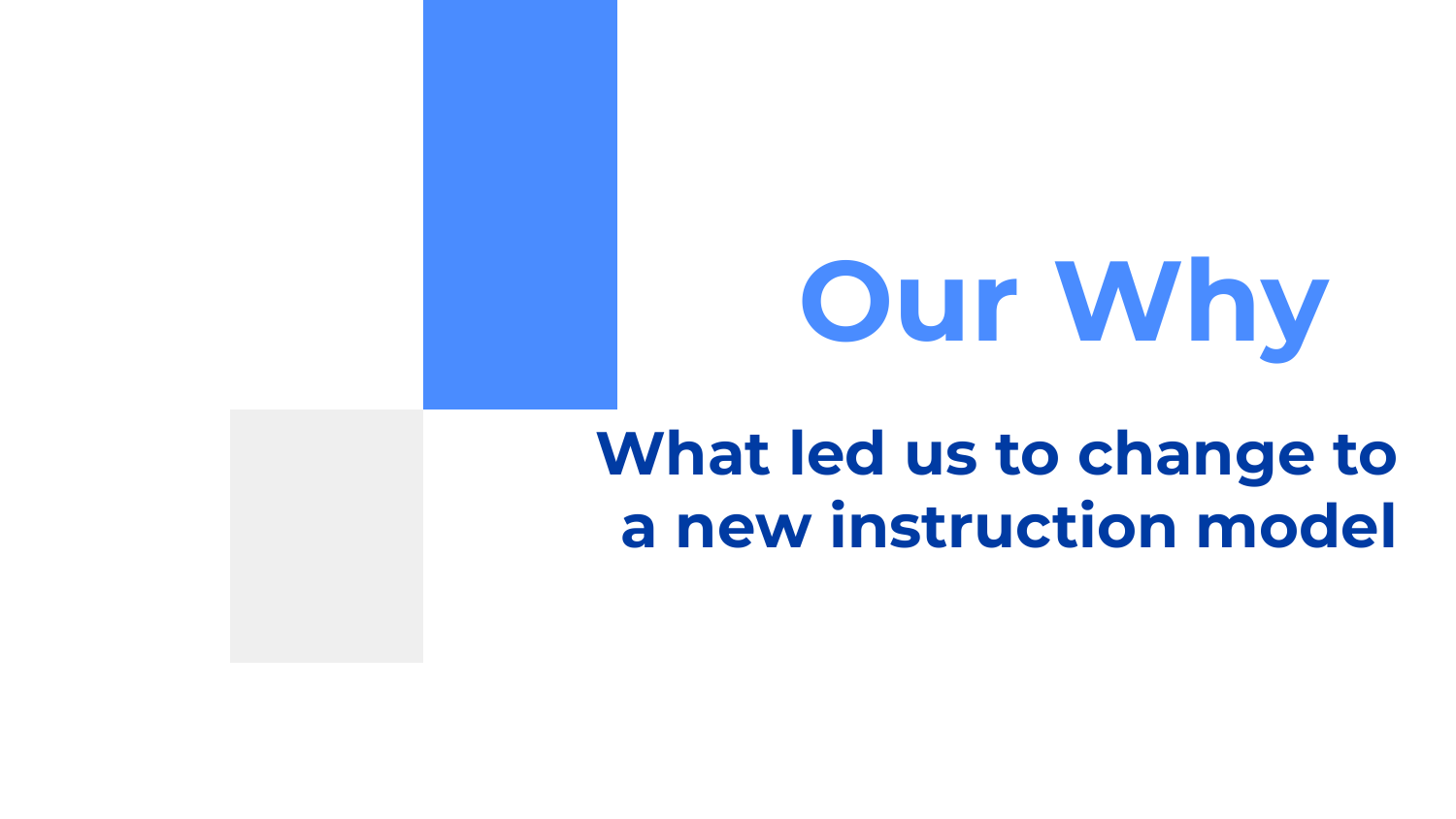#### **Team-based Service Model**

Liaison Model

Team Model

- "One shot" instruction
- "Click and show" instruction
- Confused for a "how to use the library" session
- Unmoored and uneven workloads
- Not connected to college-level learning outcomes
- Very faculty-request driven
- Reactive model
- Theoretical, scaffolded, impactful
- In some cases semester-long, 1-credit courses
- Librarians seen as guest lecturers, with expertise
- More meaningful instruction
- A shared workload among a team
- Focused on critical information literacy
- Connected to college learning outcomes
- Strategic model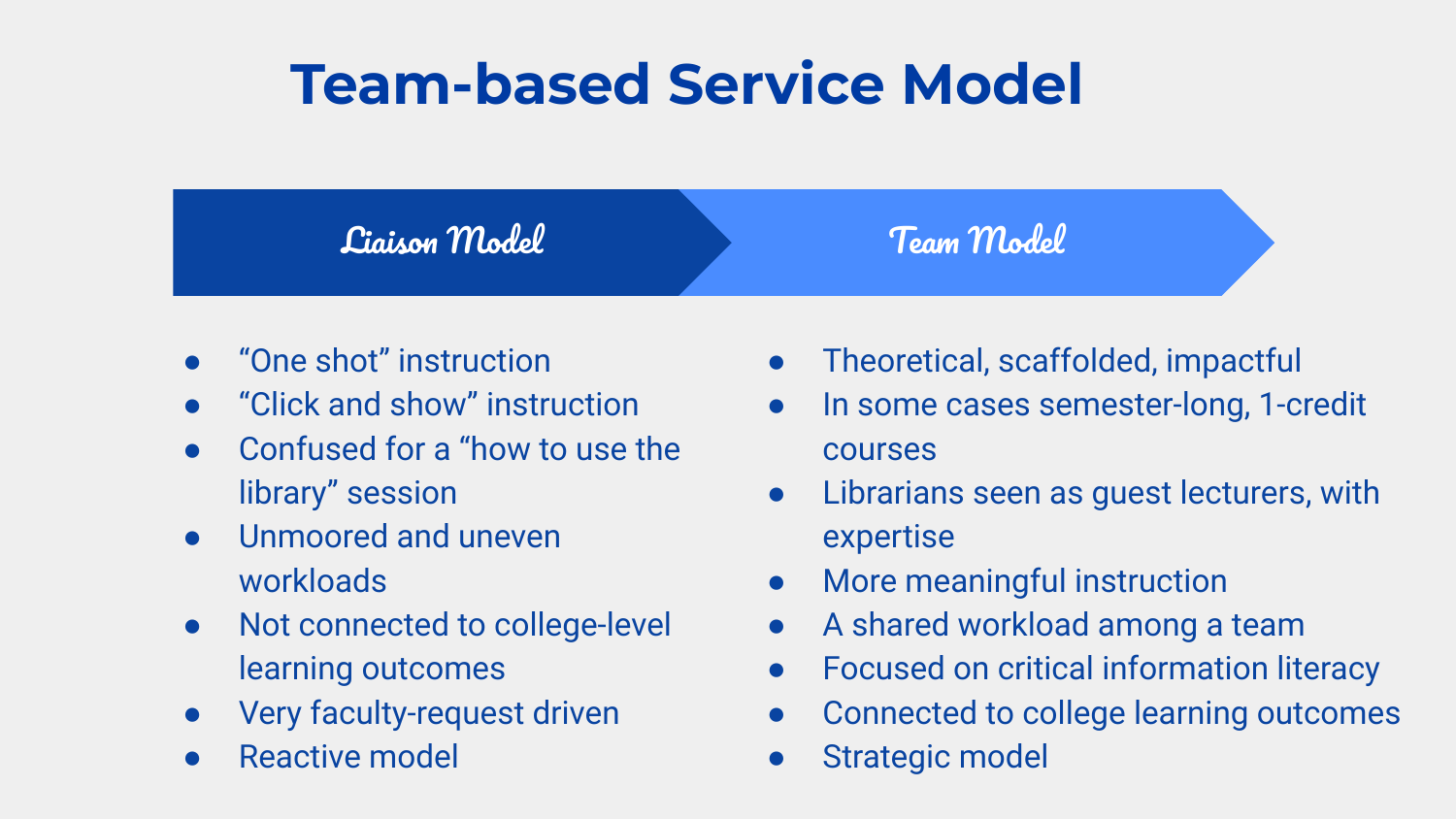### **Changing our Instruction Model**

- Liaison model required basic competencies for several distinct jobs: collection, outreach, instruction and research consultations.
- Uneven distribution of service; Some academic departments request and want significantly more than other departments. Liaison model did not account for this disparity.
- Some librarians eager to focus on instruction only; Others eager to focus on research consultations or just outreach.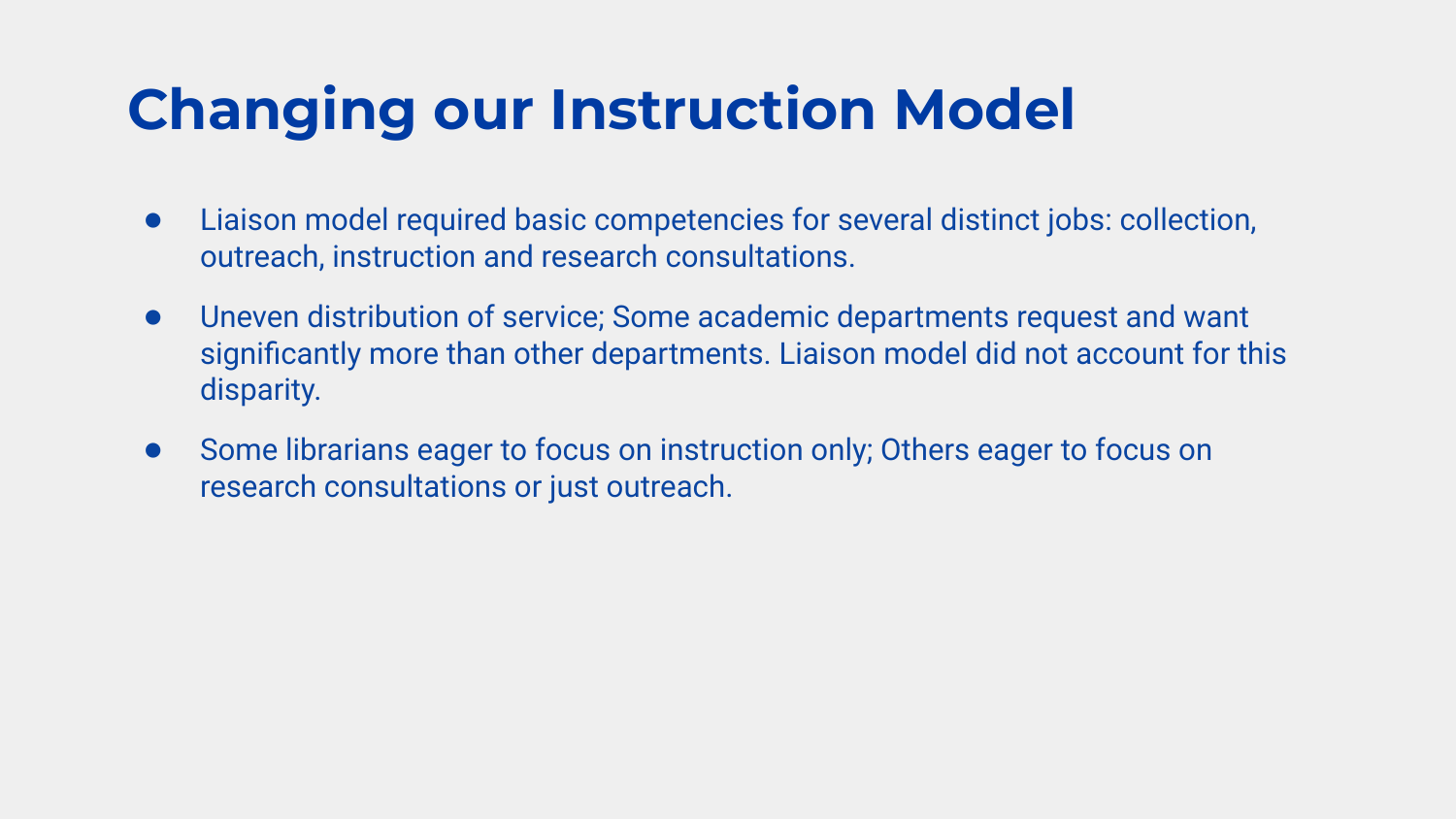#### **Recrafting existing job descriptions**

A goal of integrating digital literacy and technical skills into college courses as well as positioning current and new inclusive learning technologies, our **Makerspace and Special Equipment Specialist** became the new…

An aim to address current gaps in undergraduate data instruction and promote a kind of digital citizenship and essential critical inquiry skills to make sense of the vast data that surrounds them, our **Applied Social Science Librarian** became the new…

**Emerging Literacies Instruction Support Specialist**

**Data Literacy Librarian**

A focus on integrating underutilized digital collections with underrepresented histories, topics and/or perspectives into our programmatic lessons, our

**Teaching and Learning Librarian** became the new…

#### **Digital Literacy Librarian**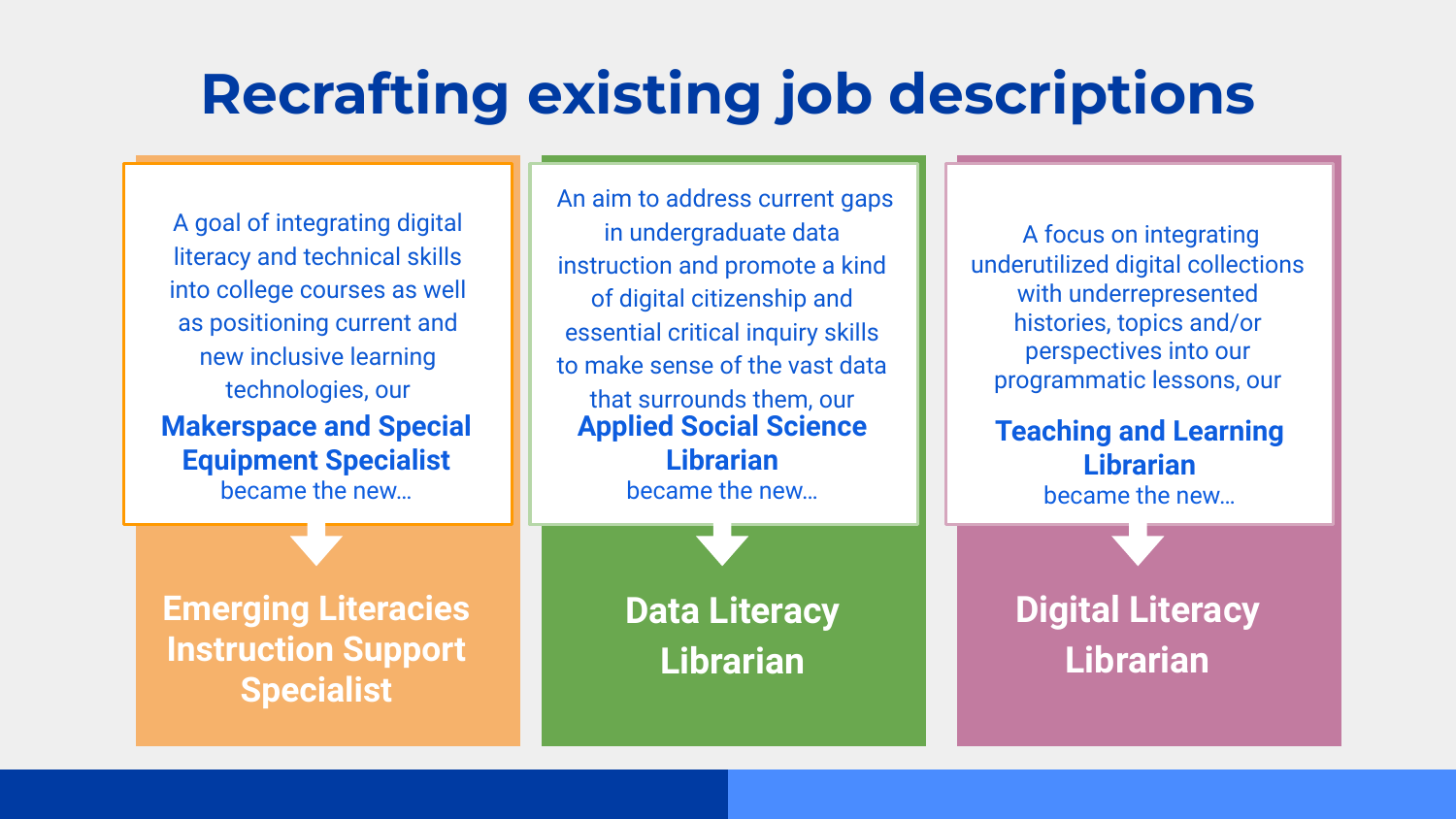# **Setting the Stage**

## **What was happening at the college level**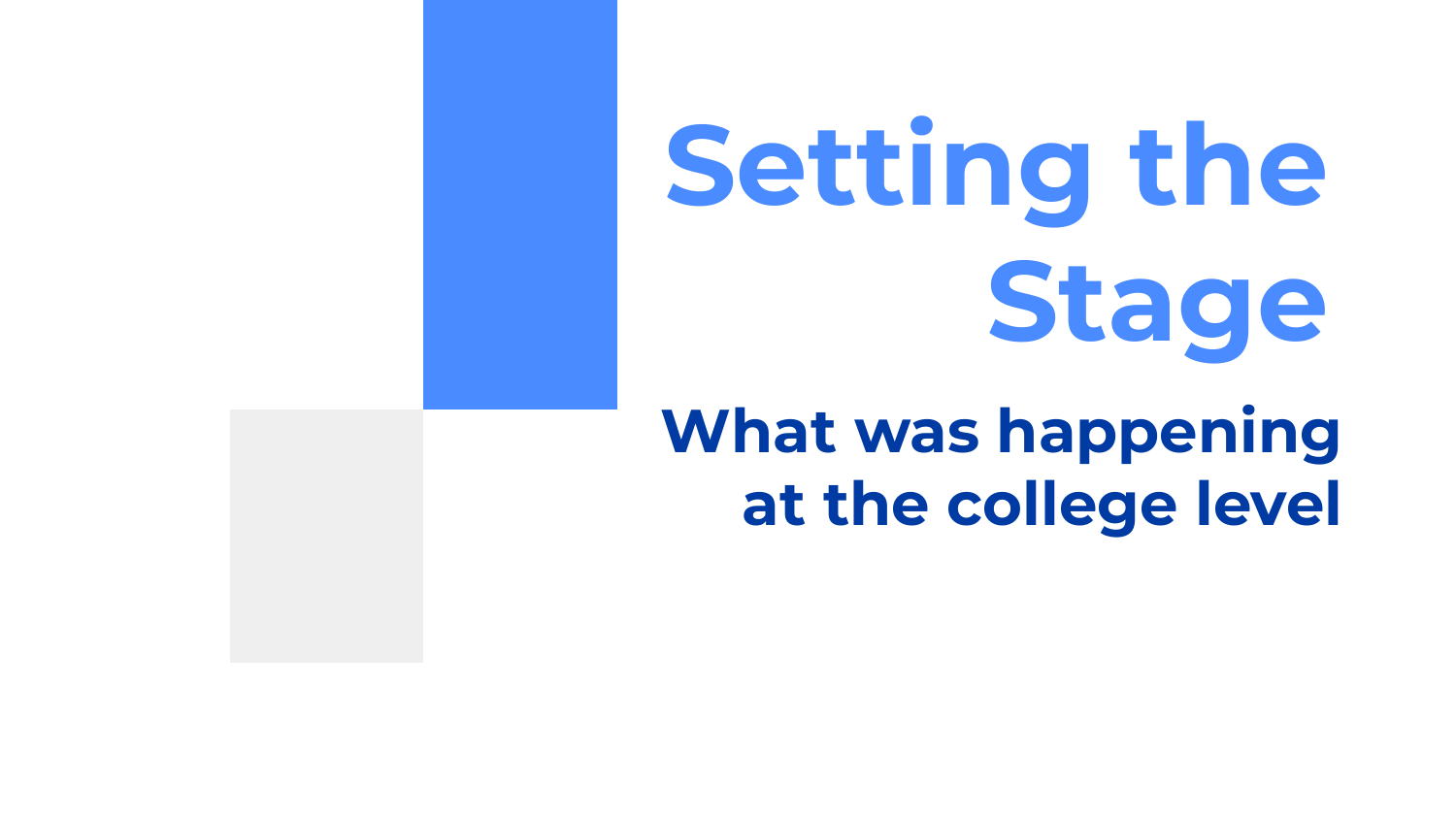#### **Curriculum Mapping & Learning Outcomes Review**

- A subcommittee of the CALS College Curriculum Committee convened by Assoc. Dean for Undergraduate Affairs
	- Comprised of 7 TT Faculty, 1 librarian and the Assoc. Director for Assessment from the Center for Teaching Innovation (CTI)
- Over the span of a year, we met monthly to review old college learning outcomes, revise and create new outcomes that reflected new goals of college/University.
- A mapping of the curriculum commenced to understand what LOs were obtainable on the course roster, and which were not.
	- This review showed that some learning outcomes, like data literacy and information literacy, were not addressed in a singular course but instead in bits and pieces across the college.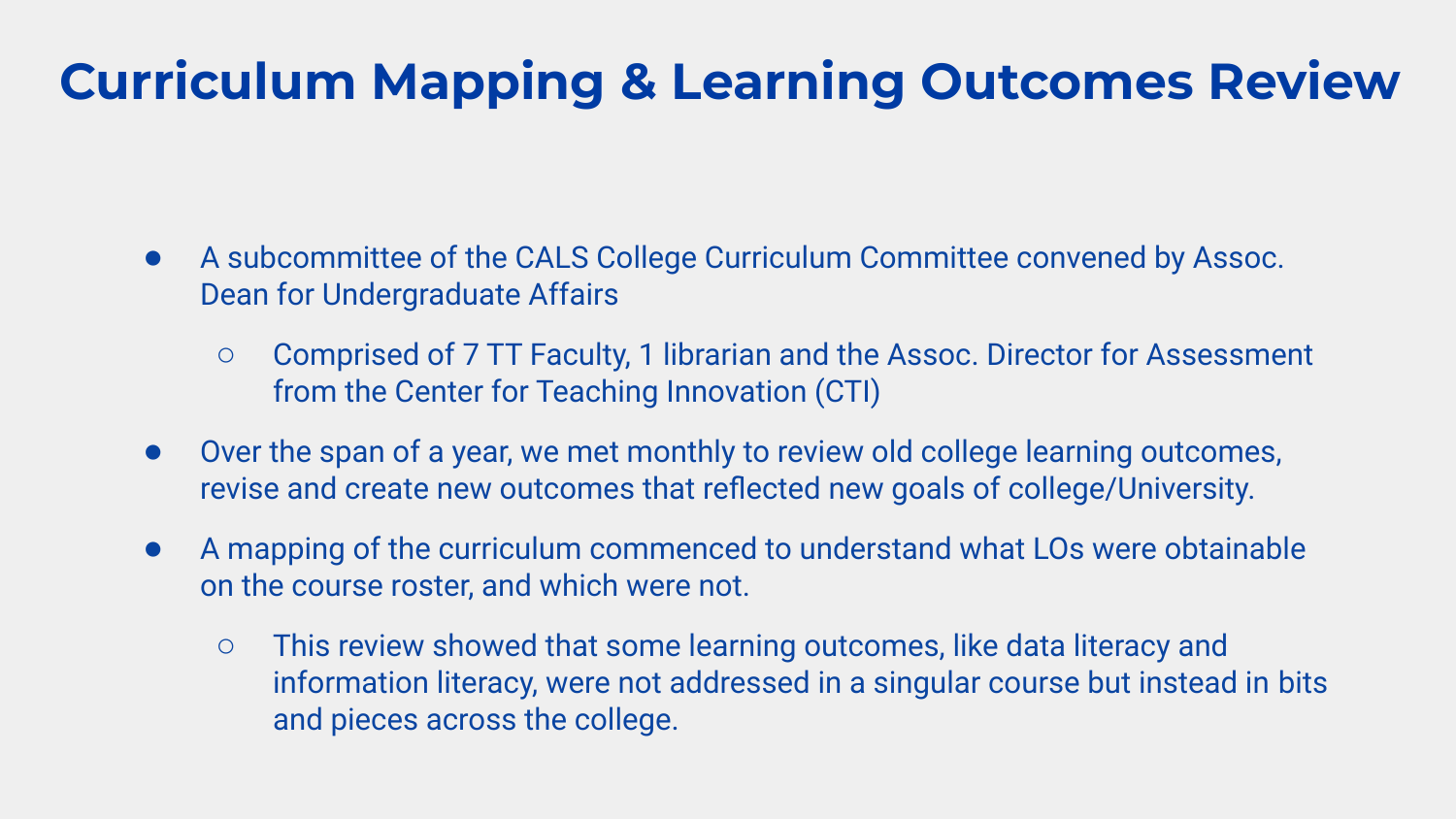# **Developing our courses**

## **What we did to position our two undergraduate courses**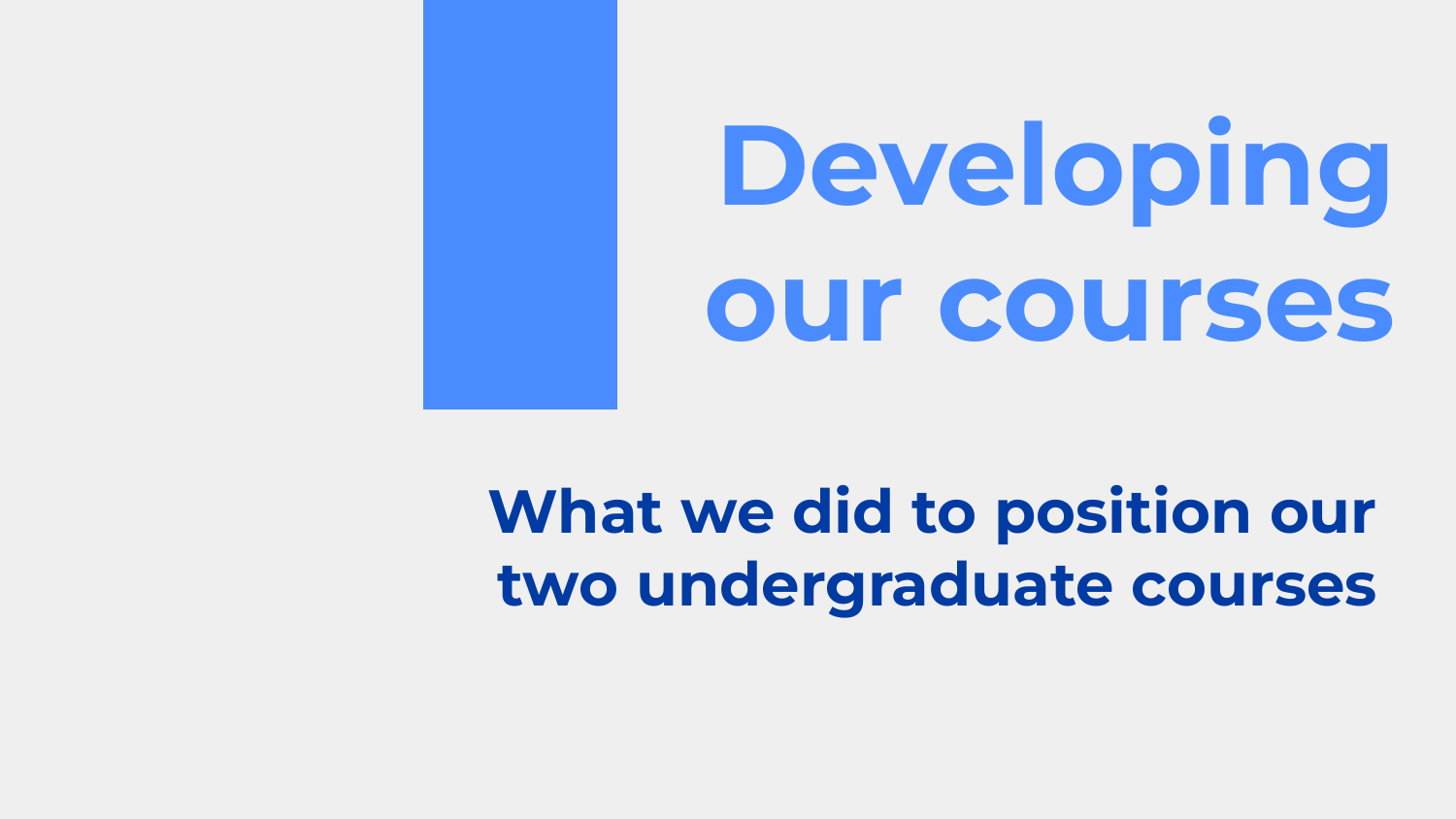## **Identifying Skill Gaps**

- After conducting a literature review, we presented research we had done that validated student skills deficiencies on these topics to faculty.
- We did a pop-up research study in the Mann Lobby and offered free pizza in exchange for 10-minutes of task-based assessment on things like citation navigation, keyword selection, etc.)
- Students weren't very great at these tasks, so we showed these results to faculty, and they were moved!
- To affirm our expertise in these areas, we presented and talked with faculty about the importance of data and information literacy.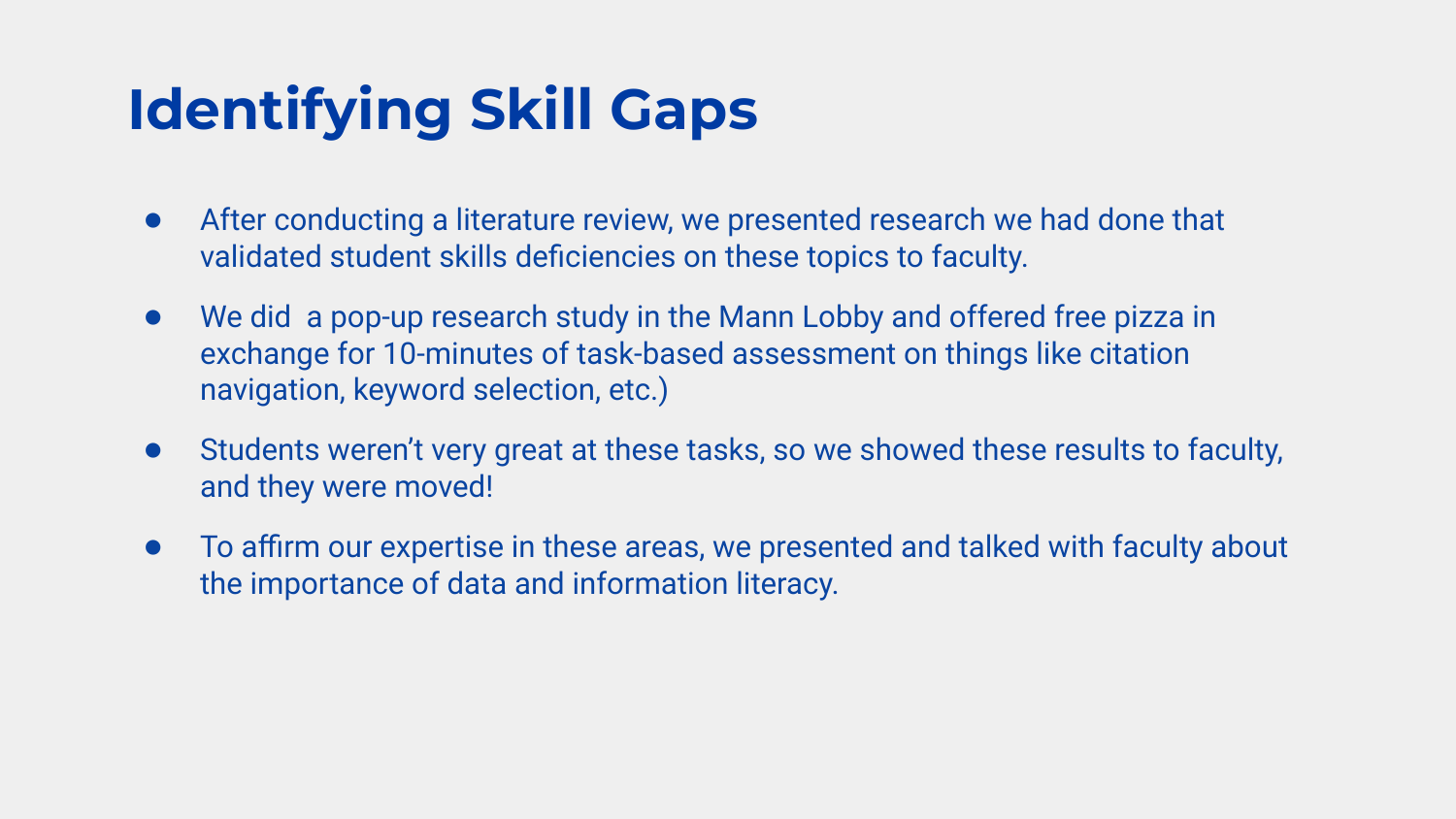#### **Addressing Curricular Gaps**

- As the College was identifying curricular gaps, we were settling into our new Team-Based Model with a newly codified Instruction Team focused on Critical Information Literacy.
- We wanted to take on more meaningful and impactful instruction efforts, beyond the one-shot.
- We knew that students lacked the skills that they should be getting (based on our observations and skills-based assessment), and we know that we could help.
- By establishing ourselves as experts in our own right, we drafted syllabi for 2 new courses that we could teach in information and data literacy and proposed new 1-credit courses to the College curriculum committee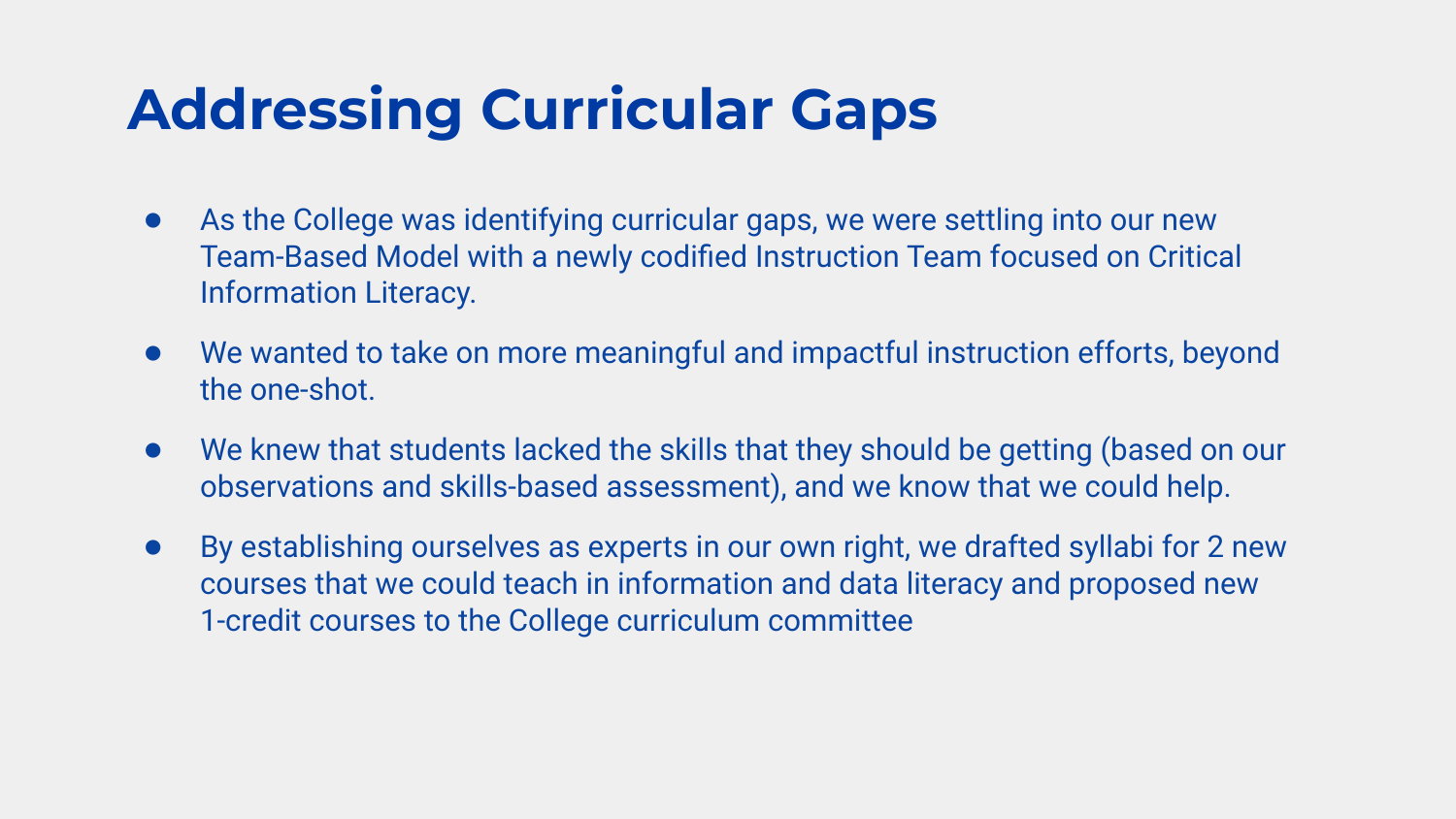## **Teaching 1-credit Courses**



**ALS1210**

#### ALS1200: [Information Chaos: Navigating Today](https://classes.cornell.edu/browse/roster/SP21/class/ALS/1200)'s Information Landscape

This course includes the theoretical, methodological and practical concepts and skills needed to understand and evaluate today's vast information landscape.

#### *Outcomes:*

- Compare various information types that exist and articulate the value(s) and problems(s) of each.
- Recognize the structural and ideological differences between various information systems (I.e., News sites, academic databases, federal repositories, etc.) that produce and disseminate information.
- Translate complex research questions into a search strategy with appropriate search tools and platforms.
- Apply various assessment tools to evaluate the credibility of information.
- Utilize citation management software to organize information conceptually and thoughtfully.
- Demonstrate understanding of attribution by properly citing the work of others.

#### ALS1210: <mark>[Data Literacy: Cultivating Skills to Engage with Data](https://classes.cornell.edu/browse/roster/FA21/class/ALS/1210)</mark>

This class aims to equip students from a variety of non-technical backgrounds with the necessary skills to engage with data in meaningful ways (both quantitative and qualitative data).

#### *Outcomes:*

- Define data types and formats and classify based on the research questions that they address.
- Explain why a dataset was collected and who collected it and describe how it was collected and what its known limitations are.
- Identify the importance of data management principles for working with data.
- Utilize open-source and web-based tools for simple data analysis.
- Apply basic visualization concepts to avoid misleading or ambiguous representations when presenting and sharing data.
- Articulate a data-driven argument.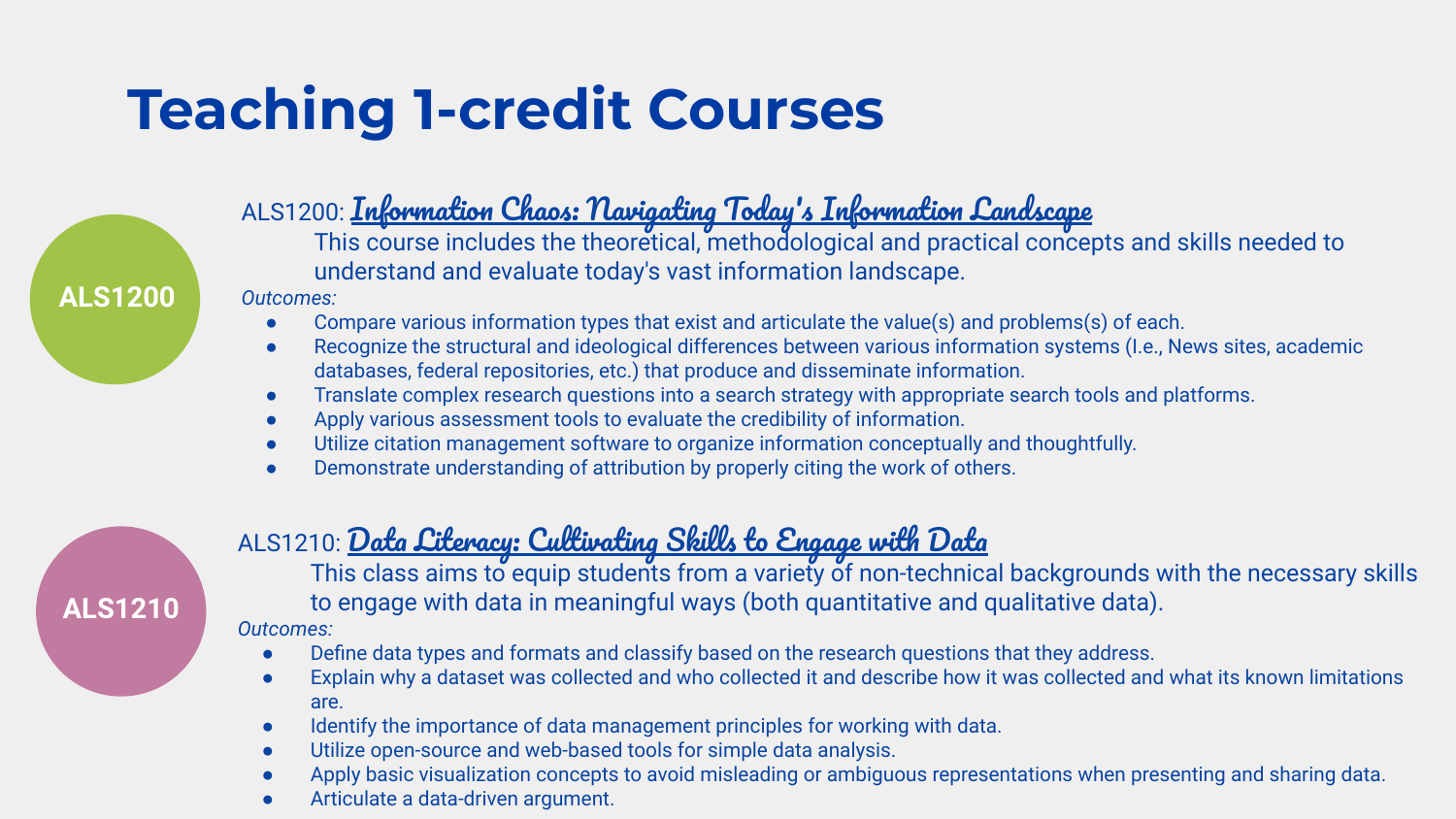# **What you can do**

## **Ways to replicate and adapt our instruction model**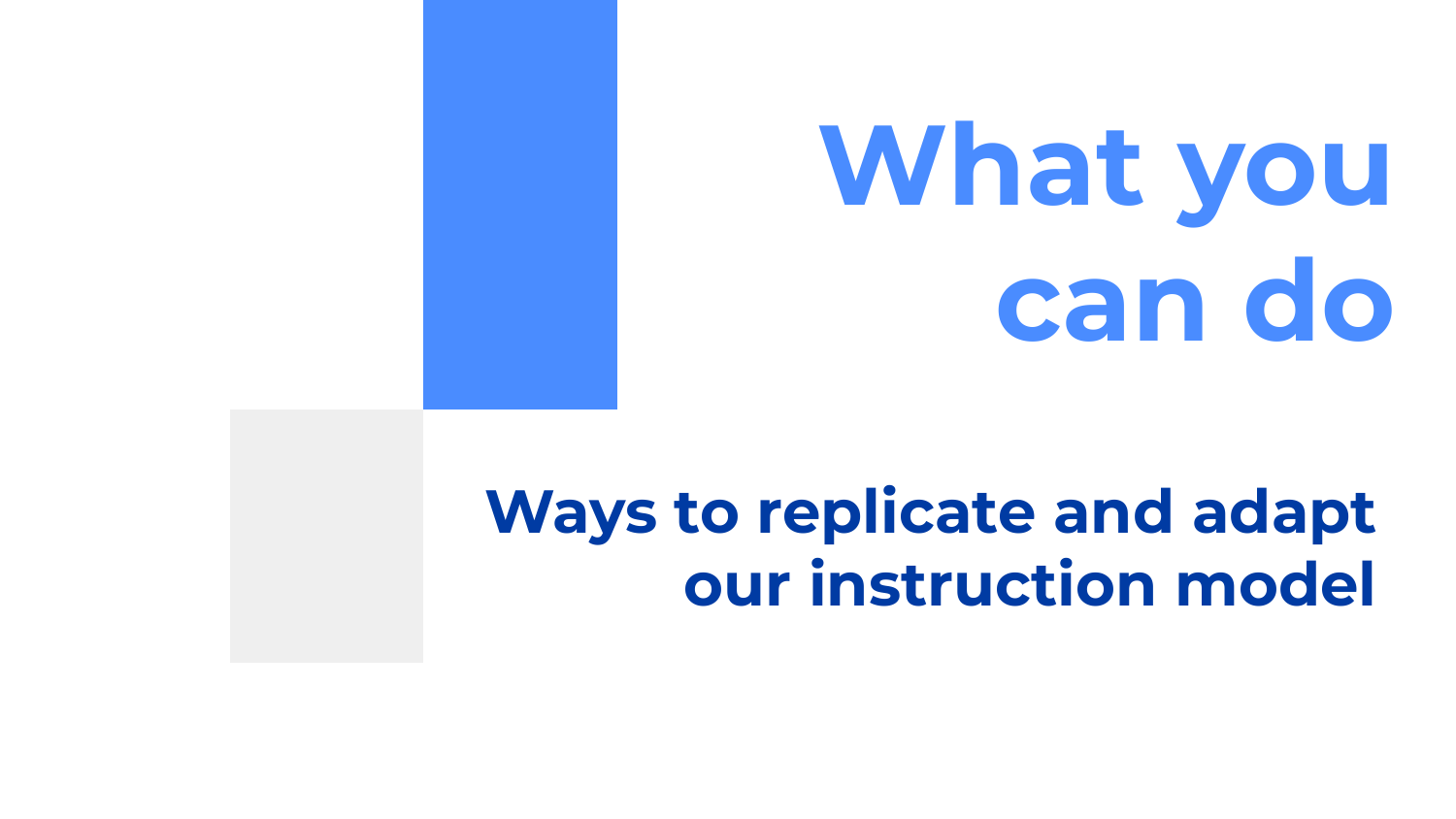## **Identify curricular gaps**

- How are the learning outcomes for your college or University being assessed? Are they? If they are not, could you assist with the evaluation of related competencies (in information literacy, data literacy)?
- If there are learning outcomes that aren't being obtained in your college, do you have unique expertise to help address them by offering a new course?
- Are there relevant curriculum committees that you could join? Or, pedagogical journal clubs, or similar campus groups where you'll find more like-minded individuals. If not, could you start such a group on your campus (and invite faculty to join)?
- Is the instruction model at your library giving librarians space to focus on pedagogy, assessment, learning technologies, and other professional development?
- Where are there opportunities for librarians to advocate their expertise?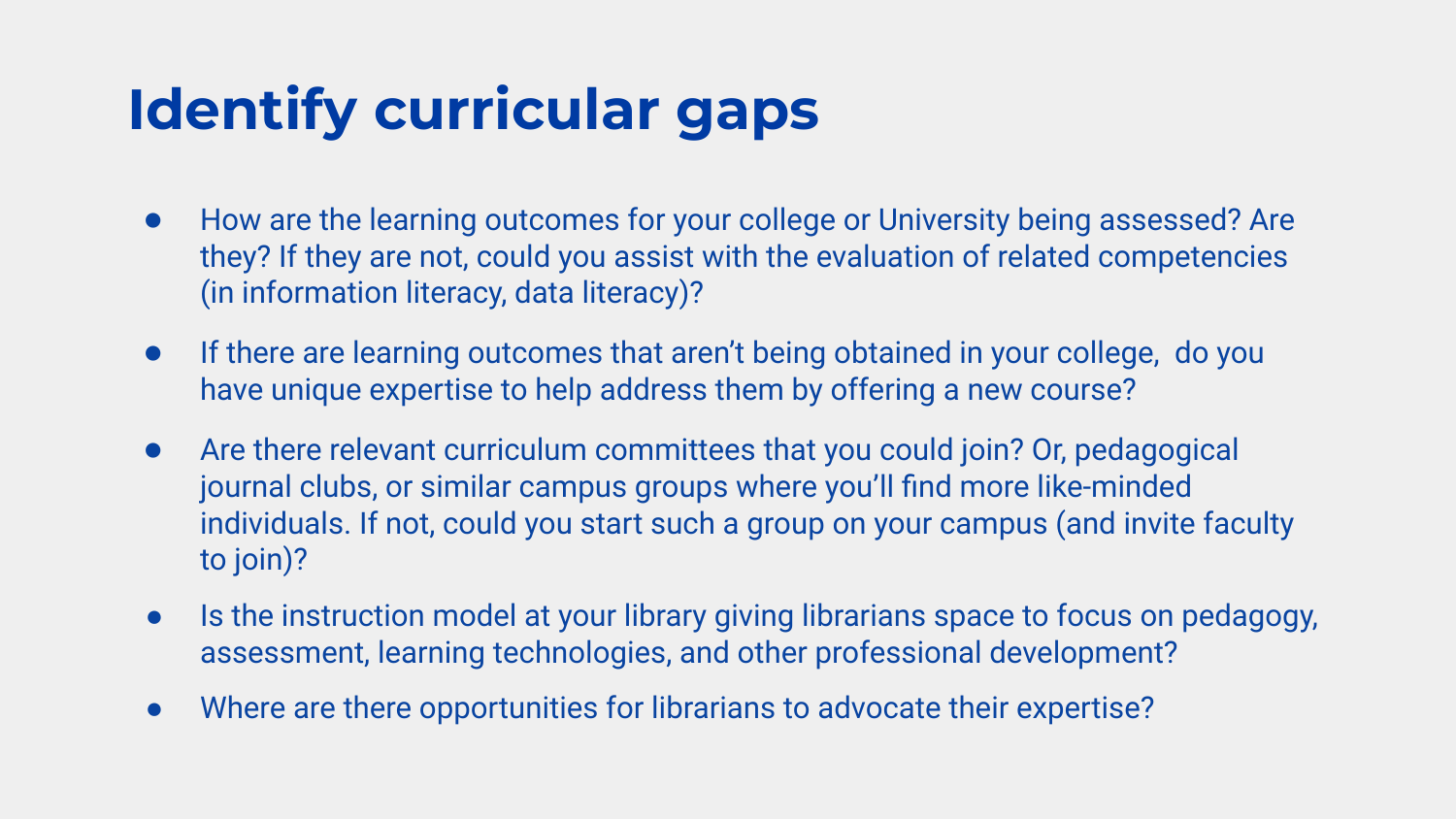#### **Resources**

#### **Readings:**

- Breakstone, J., M. Smith, P. Connors, T. Ortega, D. Kerr, S. Wineburg. "Lateral reading: College students learn to critically evaluate internet sources in an online course." The Harvard Kennedy School Misinformation Review 2, no. 1 (2021). DOI: 10.37016/mr-2020-56
- Head, A. J., Fister, B., & MacMillan, M. (2020). Information Literacy in the Age of Algorithms: Student Experiences with News and Information, and the Need for Change. Project Information Literacy.
- Gooblar, David. How to Teach Information Literacy in an Era of Lies. The Chronicle of Higher Education. July 24, 2018.<https://www.chronicle.com/article/how-to-teach-information-literacy-in-an-era-of-lies/>
- McMurtie, Beth. Tackling Disinformation with Media Literacy. The Chronicle of Higher Education. January 21, 2021. https://www.chronicle.com/newsletter/teaching/2021-01-21

#### **Listen:**

● Stanford Study Finds Most Students Vulnerable to Fake News. NPR All Things Considered. Nov 22, 2016. [https://www.npr.org/2016/11/22/503052574/stanford-study-finds-most-students-vulnerable-to-fake-n](https://www.npr.org/2016/11/22/503052574/stanford-study-finds-most-students-vulnerable-to-fake-news) [ews](https://www.npr.org/2016/11/22/503052574/stanford-study-finds-most-students-vulnerable-to-fake-news)